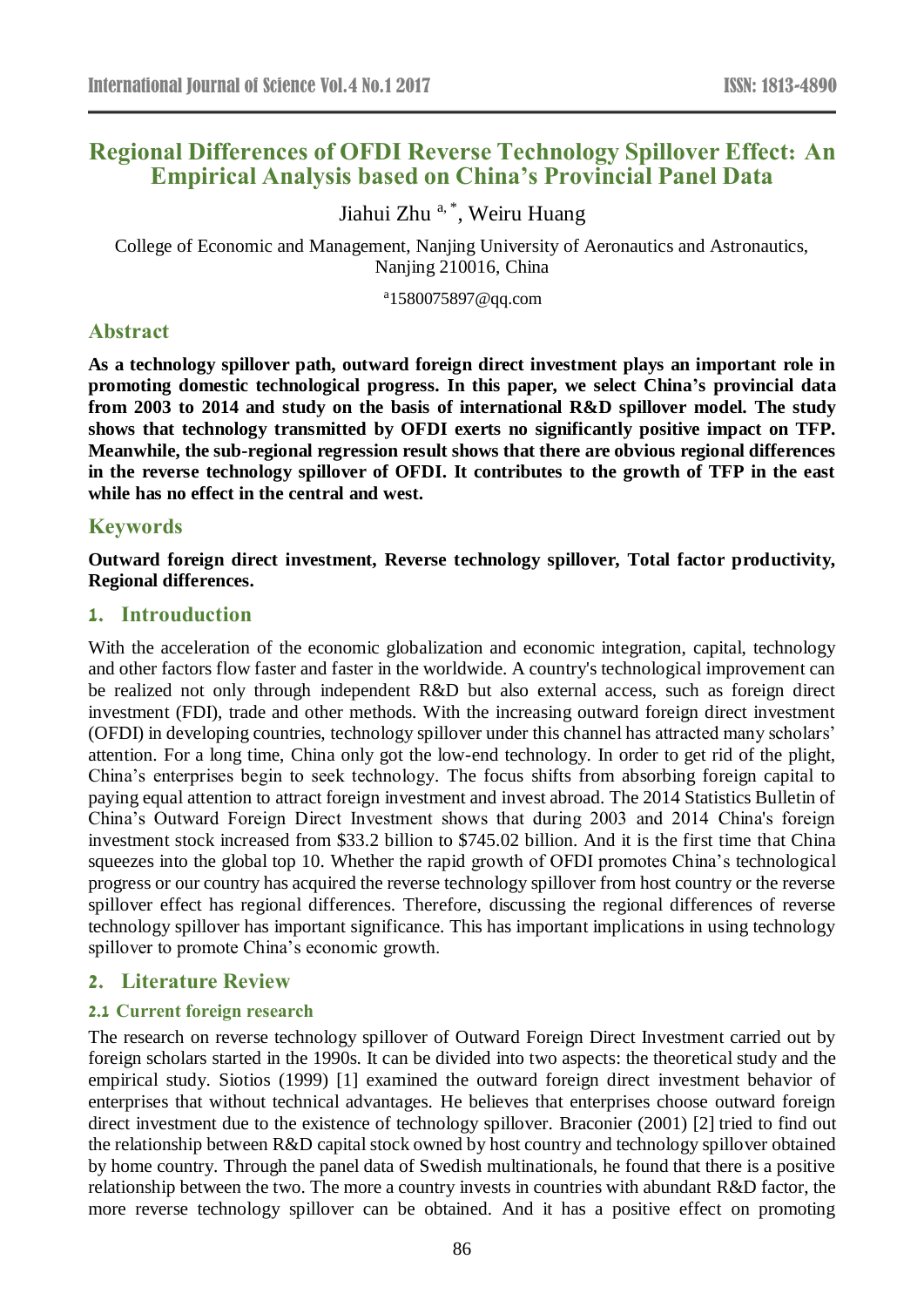domestic technical progress. Nigel Driffield and James Love (2003) [3] used Britain manufacturing industry data and concluded that reverse technology spillover effect exists but is limited in the industry with high R&D intensity. Bitzer and Kerekes (2008) [4] used data from 17 OECD countries to test whether OFDI is a potential channel for knowledge and technology diffusion. The research shows that home country cannot obtain reverse technology spillover effect and the effect of OFDI on TFP is negative. Herzer (2011) [5] studied the impact of OFDI reverse technology spillover on home country technical level by using the data from developing countries. The conclusions supported that reverse technology spillover contribute to home country technological progress.

### **2.2 Current domestic research**

Domestic scholars do research on OFDI reverse technology spillover start late, but the research achievements are abundant. Wang Ying (2008) [6], Zou Ming (2008) [7] and Fu Haiyan (2014) [8] found that China's outward foreign direct investment exists reverse technology spillover effect and it significantly improved the technical level. However, its impact is less than foreign direct investment and domestic R&D. Bai Jie (2009) [9] and Liu Weiquan (2010) [10] found that the contributing effect of OFDI on China's technological level is not obvious. Liu Mingxia (2010) [11] and Sha Wenbing (2012) [12] considered that the reverse technology spillover of China's OFDI exists regional differences. The reverse technology spillover obviously enhanced technical level in the eastern region, while in the central and western regions it's not significant. Ouyang Yanyan (2012) [13] and Han Yujun (2015) [14] discussed the influence of host country location factors on reverse technology spillover effect. They found that human capital, intellectual property protection and R&D expenditure in the host country in favor of reverse technology spillover and promote the technical innovation in the investing countries.

Most of the current researches only focus on the effect of reverse technology spillover under OFDI channel on a country's technical level. And ignore the technology spillover through FDI channel and import trade channel. Therefore, in this paper we also include the foreign direct investment and import trade into analysis model. So that we can compare FDI and import trade technology spillover with OFDI reverse technology spillover. Whether there exists difference in their effects on technology level or not. Furthermore, we also consider the regional differences of reverse technology spillover effect. In order to enrich the existing research and provide advice for regional foreign investment policy.

# **3. Empirical Model and Data Sources**

# **3.1 Construction of empirical model**

Coe and Helpman (1995) thought that in an open economy a country's technological progress depends not only on its own R&D investment but also on the knowledge spillover from foreign countries. And the basic econometric model of international R&D spillover is given.

$$
\log F_i = \alpha_i^0 + \alpha_i^d \log S_i^d + \alpha_i^f m_i \log S_i^f
$$

In the above formula, i represents the country, F is total factor productivity,  $S_i^d$  represents domestic

R&D capital stock,  $S_i^f$  represents foreign R&D capital stock obtained through trade channel and  $m_i$ is the proportion of imported goods in GDP in country i. Since the C-H model has been put forward, it has become the basis for scholars to study international technology spillover. Van Pottelsberghe and Lichtenberg (2001) extended the C-H model and used G7 countries as dummy variable. They also added the cross-terms into the model and got the following model:

$$
\log F_{it} = \alpha_i + \alpha^d \log SD_{it} + \alpha^{d7} G7 \log SD_{it} + \alpha^f \log SF_{it} + \alpha^{f7} G7 \log SF_{it} + \varepsilon_{it}
$$

Here  $F_i$  is the TFP of country i at period t,  $SD_i$  and  $SF_i$  are domestic and foreign R&D capital, G7 is the dummy variable of G7 countries and  $\varepsilon_{it}$  is residuals.

In this paper, we introduce import trade, foreign direct investment and OFDI as spillover channels into the empirical model, which is based on the C-H and L-P models. In order to examine the impact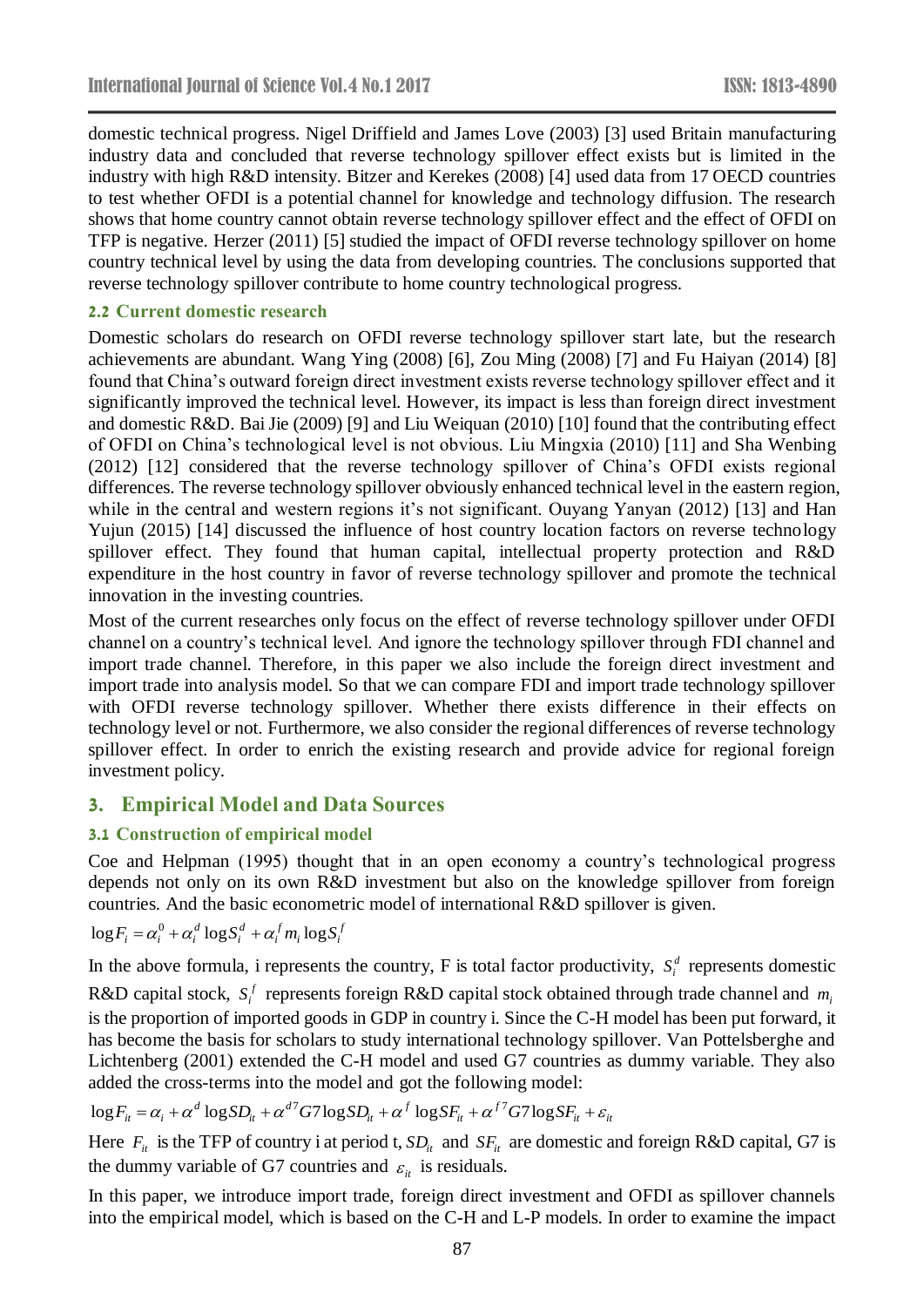of reverse technology spillover on domestic technological progress, we use the panel data of 30 provinces in China from 2003 to 2014.The empirical model is as follows:

$$
\ln TFP_{it} = \alpha_0 + \alpha_1 \ln S_{it}^{domestic} + \alpha_2 \ln S_{it}^{import} + \alpha_3 \ln S_{it}^{FDI} + \alpha_4 \ln S_{it}^{OFDI} + \varepsilon_{it}
$$

Here i stands for the province, t represents the year, TFP is total factor productivity,  $S_i^{domestic}$ represents R&D capital stock,  $S_{it}^{import}$  and  $S_{it}^{FDI}$  are foreign R&D capital stock obtained through import trade and FDI,  $S_i^{OPDI}$  is foreign R&D capital spillover cause by OFDI and  $\varepsilon_i$  is residuals.

#### **3.2 Data sources and processing**

#### (a). Estimation of total factor productivity

Total factor productivity refers to the ratio of output to total factor input and it reflects the effect of technological progress on economic development. As a comprehensive index, it can be used to measure the impact of reverse technology spillover of OFDI on technological progress. We use the Malmquist productivity index based on DEA method to calculate total factor productivity, which is based on Caves (1982) and Fare (1994) research findings. And we use the DEAP2.1 Software to estimate the TFP of 30 provinces from 2003 to 2014. According to Caves, the Malmquist productivity index can be expressed as:

$$
M_i^t = \frac{D_i^t(x^t, y^t)}{D_i^t(x^{t+1}, y^{t+1})}
$$

The above formula measures the rate of change in TFP from period t to t+1. Where  $D_i$  is the distance function, x is input vector and y is output vector. In order to avoid the randomness of the choice of technical reference system, Fare uses the geometric mean of the Malmquist productivity index in two periods to calculate the changes in TFP.

$$
M_i(x^{t+1}, y^{t+1}; x^t, y^t) = \left[ \frac{D_i^t(x^t, y^t)}{D_i^t(x^{t+1}, y^{t+1})} \times \frac{D_i^{t+1}(x^t, y^t)}{D_i^{t+1}(x^{t+1}, y^{t+1})} \right]^{\frac{1}{2}} = \frac{D_i^t(x^t, y^t)}{D_i^{t+1}(x^{t+1}, y^{t+1})} \left[ \frac{D_i^{t+1}(x^{t+1}, y^{t+1})}{D_i^t(x^t, y^{t})} \times \frac{D_i^{t+1}(x^t, y^t)}{D_i^t(x^t, y^{t})} \right]^{\frac{1}{2}}
$$

The above equation only measures the growth rate of provincial TFP relative to the previous period. The TFP of each province should multiply the Malmquist index of the year.

Calculating the TFP involves setting input variable and output variable. In this paper, we use the real GDP of each province as output variable and set the year 2003 as base period. We deflate the data to express at 2003 constant price so as to eliminate price changes. As to input variables, we use each province's fixed capital stock and labor input. The fixed capital stock is calculated by using the perpetual inventory method and the formula is:  $K_{it} = I_{it}/P_{it} + (1 - \delta)K_{i,t-1}$ . Here i stands for province, t stands for year, K is the fixed capital stock, I is gross fixed capital formation, P is the price index of fixed asset investment and  $\delta$  is the capital depreciation rate (set to 9.6%). The labor input is expressed by the number of employed persons at the end of the year. The above data comes from China Statistical Yearbook and Statistical Yearbook of each province.

(b). Estimation of domestic R&D capital stock

With respect to the estimation of domestic R&D capital stock in each province, we use the method proposed by Griliches (1980). The formula is  $S_{it}^{domestic} = RD_{it} + (1 - \delta) S_{i,t-1}^{domestic}$ . Here  $S_{it}^{domestic}$  and  $S_{i,t-1}^{domestic}$  represent R&D capital stock of province i at period t and t-1.  $RD_{it}$  is the real R&D expenditure deflated according to the base price.  $\delta$  is the capital depreciation rate and we set it to 5%.

We use the following formula to calculate the base period R&D capital stock:  $S_{i,2003}^{domestic} = \frac{1273,200}{g + \delta}$ *RD*  $S_{i,2003}^{domestic} = \frac{100}{100}$  $\frac{1}{10003}$  =  $\frac{1}{10003}$  (g is

the average value of regional R&D expenditure's logarithmic growth rate. The data comes from China Statistical Yearbook of Science and Technology.

(c). Estimation of foreign R&D capital spillover through import trade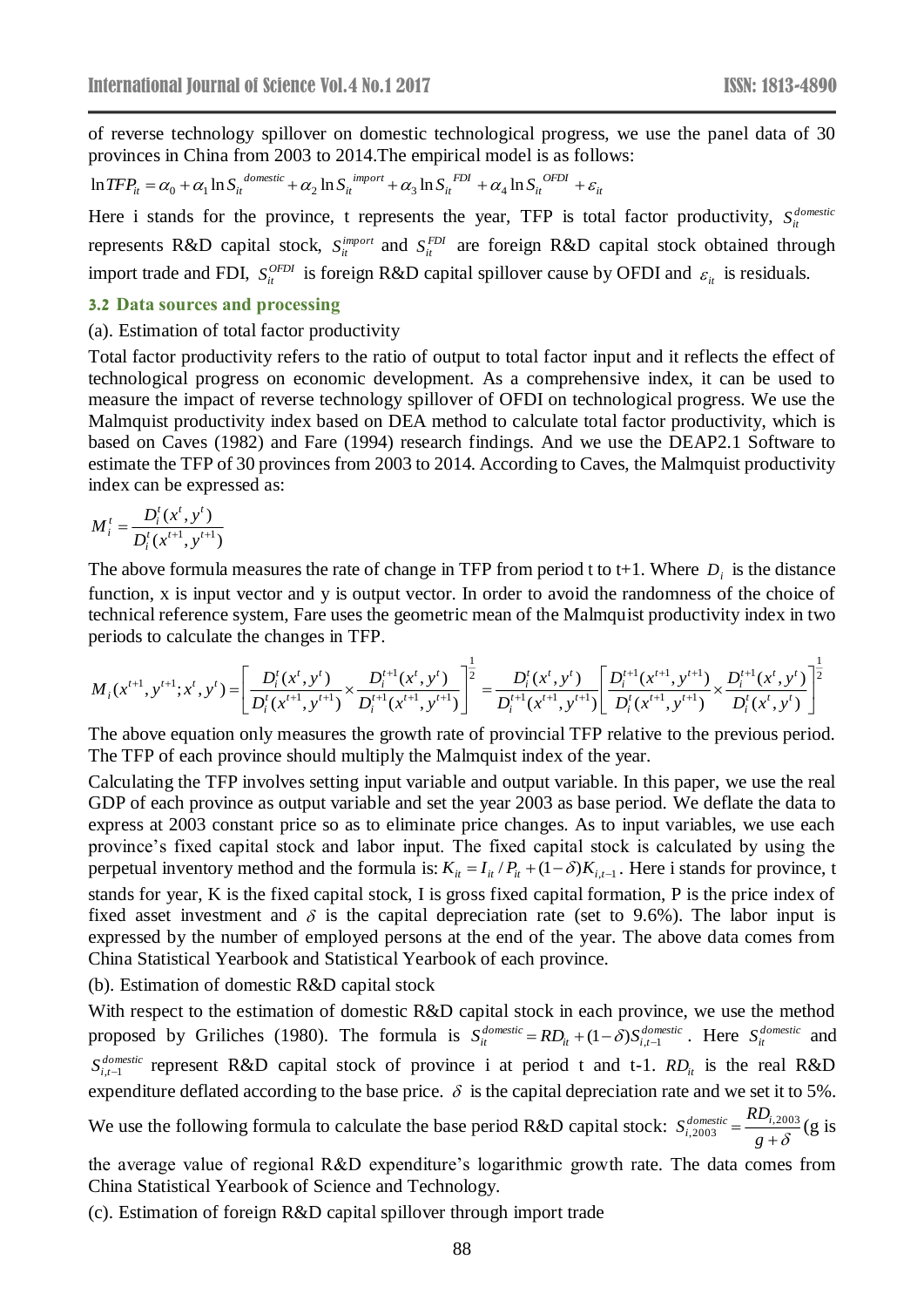First, we calculate the R&D capital spillover obtained through import trade from the national level. The formula is as follows:  $S_t^{import} = \sum_{i} \frac{I_{t}I_{t}}{GDD} S_{jt}$ *jt*  $\sum_{t}^{import} = \sum_{GDP_{it}}^{inf} S$  $S_i^{import} = \sum_{i} \frac{IM_{jt}}{GDP} S_{jt}$ . *IM*<sub>jt</sub> is the total imports that China import from j country during period t.  $GDP_{jt}$  and  $S_{jt}$  are gross domestic product and R&D capital stock in country j. We choose America, Britain, France, Canada, Germany, Italy, Japan, Australia, Singapore, Russia and Hongkong as sample countries, which have trade with China. Then, we calculate the foreign R&D capital spillover obtained by each province through import trade. The formula is: *import t t*  $S_{it}^{import} = \frac{IM_{it}}{IM} S_{t}^{import}$ . *IM*<sub>it</sub> represents the import volume of province i at period t. While *IM*<sub>t</sub> is China's total imports at period t. The above data comes from China Statistical Yearbook and the OECD database.

(d). Estimation of foreign R&D capital spillover through FDI

In order to calculate the foreign R&D capital spillover obtained by each province through FDI

channel, we follow the above research approach. The calculation formulas are:  $S_t^{FDI} = \sum_{i=1}^{T} \frac{P_i^T P_i^T}{N} S_{ji}$ *jt*  $\sum_{t}^{FDI} = \sum_{t} \frac{P}{Y_{it}} S$  $S_t^{FDI} = \sum \frac{FDI_{jt}}{V} S_{jt}$ 

*FDI t*  $S_{ii}^{FDI} = \frac{FDI_{it}}{FDI_{i}} S_{t}^{FDI}$ .  $FDI_{jt}$  is the amount of investment country j in China at period t.  $Y_{jt}$  is the gross

fixed capital formation of country j.  $FDI_{it}$  is the amount of FDI attracted by each province.  $FDI_t$  is the national's FDI. The data comes from China Statistical Yearbook.

(e).Estimation of foreign R&D capital spillover through OFDI

We follow the above research approach and use the following calculation formulas: *jt jt*  $\sum_{t}^{OFDI} = \sum_{t} \frac{S}{Y_{t}} S$  $S_t^{OFDI} = \sum \frac{OFDI_{jt}}{V} S_{jt}, \; S_{it}^{OFDI} = \frac{OFDI_{it}}{OFDI} S_t^{OFDI}$ *t*  $\frac{\partial FDI}{\partial FDI} = \frac{\partial FDI_{it}}{\partial FDI} S$  $S_{ii}^{OFDI} = \frac{OFDI_{ii}}{OFDI} S_i^{OFDI}$ . Here,  $OFDI_{ji}$  is China's OFDI in country j,  $OFDI_{ii}$  is

the OFDI amount of each province and  $OFDI<sub>t</sub>$  is the total OFDI amount of China. The remaining variables have the same meaning as above. The data comes from the Statistical Bulletin of China's Outward Foreign Direct Investment and OECD database.

### **4. Empirical Results and Analysis**

In order to accurately examine the regional differences of reverse technology spillover of OFDI, we divide the 30 provinces into the eastern, central and western. The eastern region includes Beijing, Tianjin, Hebei, Liaoning, Shanghai, Jiangsu, Zhejiang, Fujian, Shandong, Guangdong and Hainan. The central region includes Shanxi, Jilin, Hei Longjiang, Anhui, Jiangxi, Henan, Hubei and Hunan. The western region includes Nei Menggu, Guangxi, Chongqing, Sichuan, Guizhou, Yunan, Shanxi, Gansu, Qinghai, Ningxia and Xinjiang. We use the Stata12.0 Software to carry out the analysis. First, we test the robustness and co-integration relationship of panel data. Then, we carry out regression analysis and the results are as follows:

#### **4.1 The unit root test of panel data**

In order to avoid spurious regression, we use LLC Test and Fisher-ADF Test to the robustness of panel data. The final results are shown in Table 1.

| Variables         | Horizontal sequence |                        |          | First order difference |                        |         |
|-------------------|---------------------|------------------------|----------|------------------------|------------------------|---------|
|                   | LLC Test            | <b>Fisher-ADF</b> Test | Results  | LLC Test               | <b>Fisher-ADF</b> Test | Results |
| ln TFP            | $-6.1340$           | 57.7468                |          | $-9.3646$              | 78.3237                | Stable  |
|                   | (0.0012)            | (0.2285)               | Unstable | (0.0000)               | (0.0000)               |         |
| $L_nS^{domestic}$ | 44.6149             | 54.1188                | Jnstable | 29.9555                | 83.7079                | Stable  |

Table 1. Unit root test of variables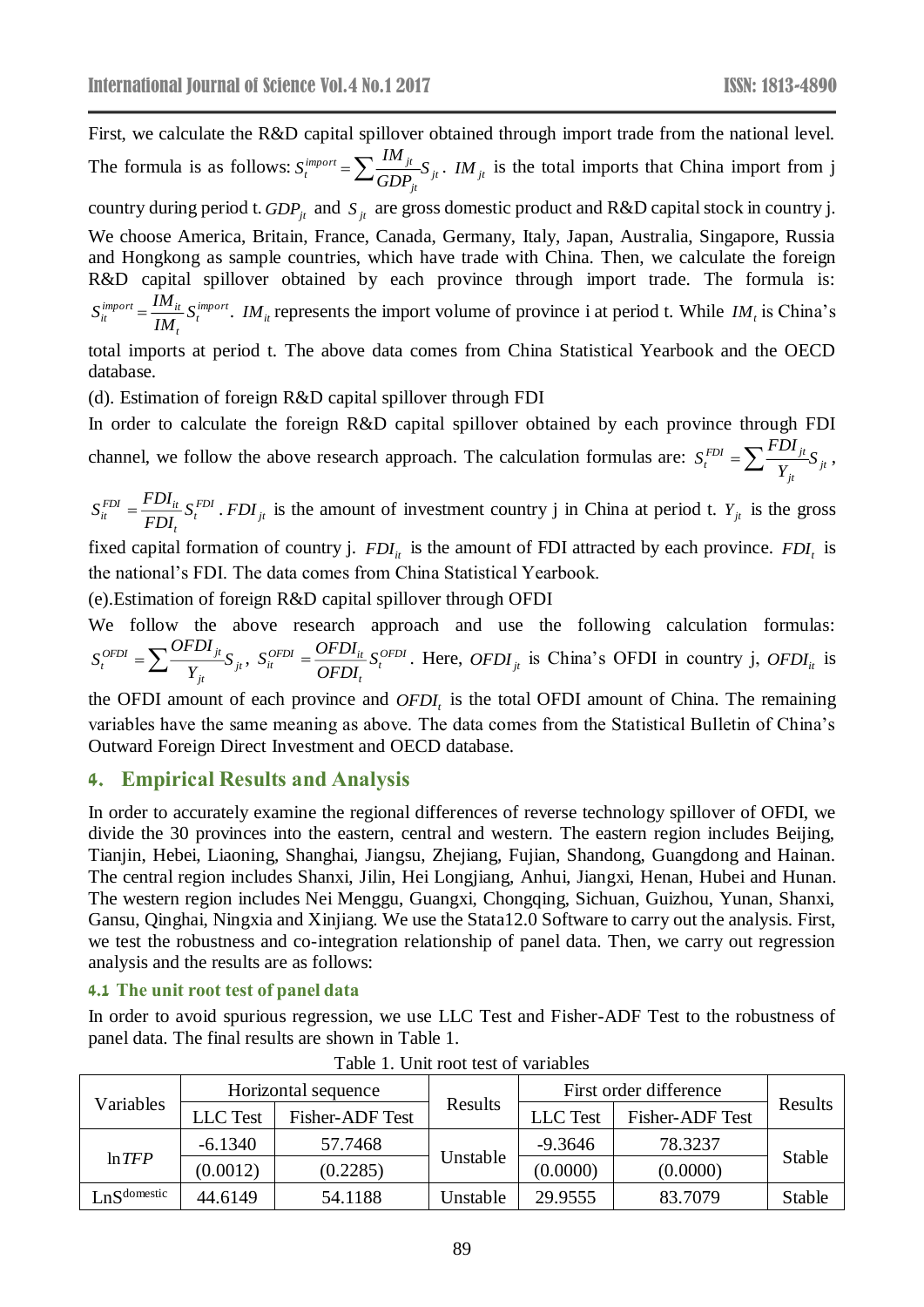|                  | (0.0326)   | (0.5634)  |          | (0.0000)   | (0.0000)   |        |
|------------------|------------|-----------|----------|------------|------------|--------|
| $\ln S^{import}$ | 15.3446    | 43.9946   |          | 13.0366    | 170.023    | Stable |
|                  | (0.0000)   | (0.1024)  | Unstable | (0.0000)   | (0.0000)   |        |
| $\ln S^{FDI}$    | 26.3683    | 38.7972   | Unstable | 12.7949    | 141.98     | Stable |
|                  | (0.0007)   | (0.1434)  |          | (0.0000)   | (0.0000)   |        |
| $\ln S^{OFDI}$   | $-13.8026$ | $-7.8254$ | Unstable | $-17.8735$ | $-11.6322$ |        |
|                  | (0.0195)   | (0.4753)  |          | (0.0000)   | (0.0000)   | Stable |

Note: The corresponding P values are in the parentheses

It can be seen from the above table that the horizontal sequence of each variable is not stable, but after first difference the P value of each variable passes inspection. On this basis, we use co-integration test to examine the long-term relationship between variables.

## **4.2 Co-integration test of panel data**

| <b>Test Method</b> | <b>Statistics</b>   | <b>Statistic Value</b> | P Value |
|--------------------|---------------------|------------------------|---------|
| Kao Test           | <b>ADF</b>          | $-3.9126$              | 0.0000  |
|                    | Panel v-Statistic   | 0.3614                 | 0.3589  |
|                    | Panel rho-Statistic | 2.8935                 | 0.9981  |
|                    | Panel PP-Statistic  | $-7.0478$              | 0.0000  |
| Pedroni Test       | Panel ADF-Statistic | $-6.220$               | 0.0000  |
|                    | Group rho-Statistic | 6.0955                 | 1.0000  |
|                    | Group PP-Statistic  | $-8.9116$              | 0.0000  |
|                    | Group ADF-Statistic | $-7.3544$              | 0.0000  |

The above table shows that Kao test, PP-Statistic and ADF-Statistic in Pedroni Test all rejected the null hypothesis. It indicates that there is a long-term stable co-integration relationship between TFP and R&D capital stock spillover under different channels.

## **4.3 Sample regression results**

Before the regression analysis, we should choose which model we will use, the mixed estimation model or fixed effect model or random effect model. Table 3 shows that F test and LM test all reject the mixed estimation model. However, Hausman test shows that we should choose fixed effect model. The regression results are shown in Table 4.

| Table 3. Model selection |                        |         |  |  |  |
|--------------------------|------------------------|---------|--|--|--|
| <b>Test Method</b>       | <b>Statistic Value</b> | P Value |  |  |  |
| F Test                   | $F(29,326)=54.61$      | 0.000   |  |  |  |
| LM Test                  | $Chi2(4)=281.20$       | 0.000   |  |  |  |
| Hausman Test             | $Chi2(5)=203.42$       | 0.000   |  |  |  |

| Variables               | Nationalwide | Eastern region | Central region | Western region |
|-------------------------|--------------|----------------|----------------|----------------|
| $\alpha_0$              | 1.0423       | 1.0548         | 1.0384         | 1.1127         |
|                         | (0.000)      | (0.000)        | (0.000)        | (0.000)        |
| $\ln S_{it}^{domestic}$ | 0.0010       | 0.0017         | $-0.0005$      | 0.0004         |
|                         | (0.000)      | (0.000)        | (0.286)        | (0.262)        |

Tabel 4. Sample regression results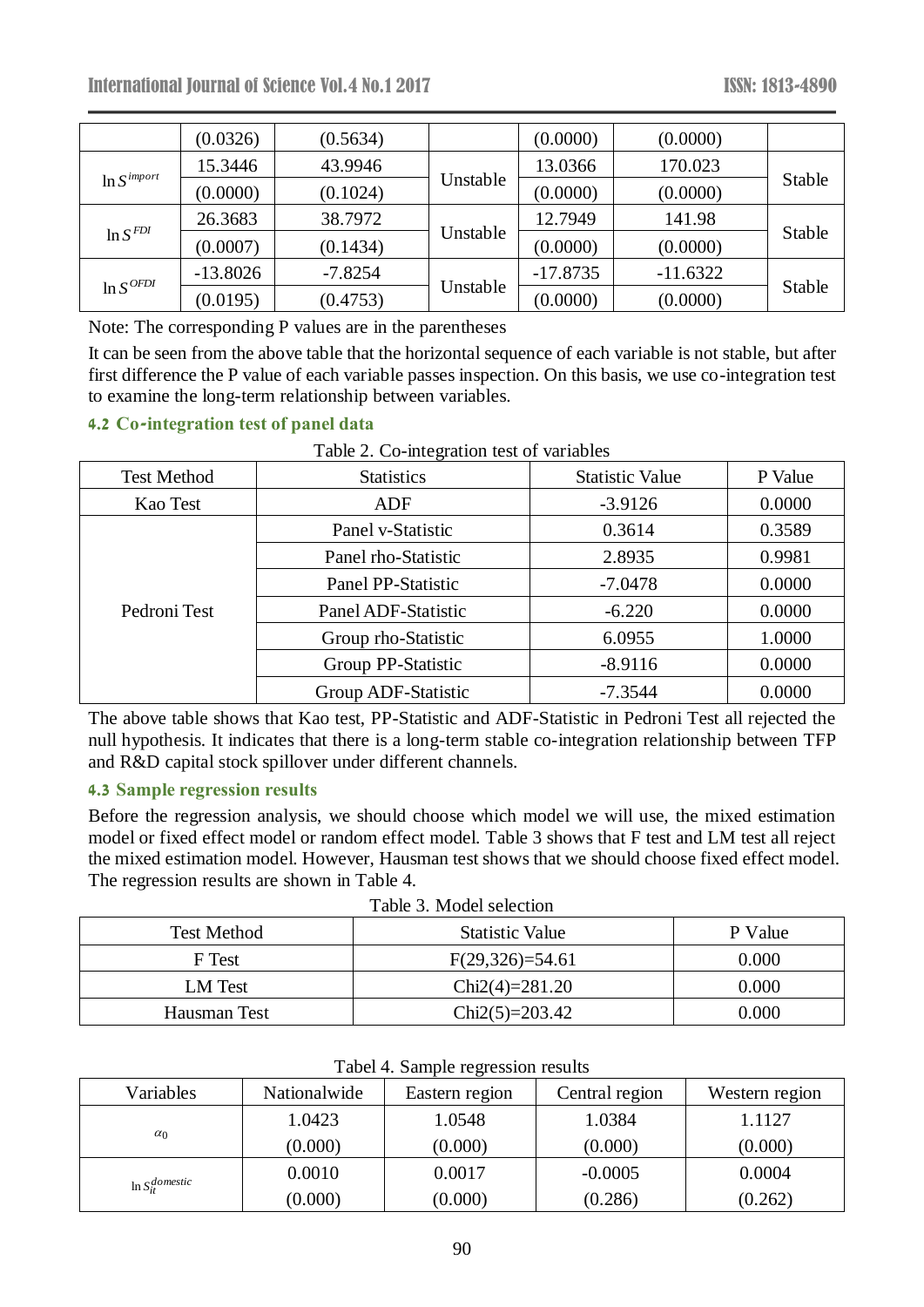| $\ln S_{it}^{import}$ | 0.0018    | 0.0005  | 0.0133    | 0.0190    |
|-----------------------|-----------|---------|-----------|-----------|
|                       | (0.000)   | (0.102) | (0.000)   | (0.007)   |
| $\ln S_{it}^{FDI}$    | 0.0003    | 0.0006  | $-0.0145$ | $-0.0034$ |
|                       | (0.051)   | (0.052) | (0.000)   | (0.172)   |
| $\ln S^{OFDI}$        | $-0.0010$ | 0.0019  | $-0.0035$ | $-0.0104$ |
|                       | (0.055)   | (0.016) | (0.293)   | (0.119)   |
| Adj- $R^2$            | 0.579     | 0.605   | 0.538     | 0.562     |
| Sample size           | 360       | 132     | 96        | 132       |
| Section number        | 30        |         | 8         | 11        |

According to the above results, the following conclusions can be drawn:

First, China can obtain foreign R&D capital spillover through the import trade and foreign direct investment channels. Every 1% increase in import trade and foreign direct investment, it can promote China's total factor productivity grow 0.0018% and 0.0003%. At the same time, the regression coefficient of domestic R&D capital is 0.001. It shows that there is technology spillover in domestic independent R&D and it promotes China's technical progress. However, China's OFDI can't make foreign R&D capital overflow to home country. It hinders the growth of China's total factor productivity and fail to promote our technological progress.

*inger*<br>
(0.000) (0.010) (0.000)<br>
(0.000) (0.010<br>
(0.000) (0.010<br>
(0.000) (0.051) (0.05<br> *inger*<br>
1.00003 0.0003<br>
1.0005<br> **j-R<sup>2</sup>** 0.559 0.010<br> **le size** 360 132<br> **number** 30 11<br> **g** to the above results, the following con Second, there are obvious regional differences in the reverse technology spillover of outward foreign direct investment. In the eastern region, the reverse technology spillover of OFDI fosters the growth of TFP. For every 1% increase in foreign investment, the total factor productivity can be increased by 0.0019%. And there also exists technology spillover phenomenon in domestic R&D, foreign direct investment and import trade. They all have a positive effect on the eastern region technology. Among them, the impact of domestic R&D is the largest. While in the central and western regions, the regression coefficient of  $S_{ii}^{OFDI}$  is negative. This indicates that the reverse technology spillover of OFDI hasn't appeared yet. Foreign R&D capital cannot influence China's technology level through OFDI. Moreover, technology spillover didn't occur under OFDI channel in the central and western regions. Only the regression coefficient of import trade is positive and can make the TFP grow 0.0133% and 0.019% in the central and western regions. The reason for the regional differences is that the economic development level and education level in eastern region is significantly higher than that in central and western regions. In the process of reverse technology spillover, the central and western regions may lack absorptive capacity. This causes foreign R&D resource can't combined effectively with local economic productive activities and fail to facilitate regional technical progress.

# **5. Conclusions and Suggestions**

In this paper, the empirical study on China's provincial panel data shows that there are obvious regional differences in the reverse technology spillover of OFDI. With the superior geographical position, the eastern region gained reverse technology spillover and local technical level has been improved. But this kind of reverse technology spillover effect does not exist in the central and western. Outward foreign direct investment and foreign direct investment have failed to bring advanced science and technology to China. The phenomenon of technology spillover only exists in import trade.

In order to further expand the reverse technology spillover effect of OFDI and enhance the level of domestic technology, we put forward the following recommendations.

Firstly, the government should encourage local enterprises to develop outward investment so as to optimize the pattern of opening to the world. The eastern region should fully exert its own advantages and steadily improve the quality of foreign investment. Under the guidance of national strategy, central and western regions should formulate foreign investment policy that in accordance with regional development.